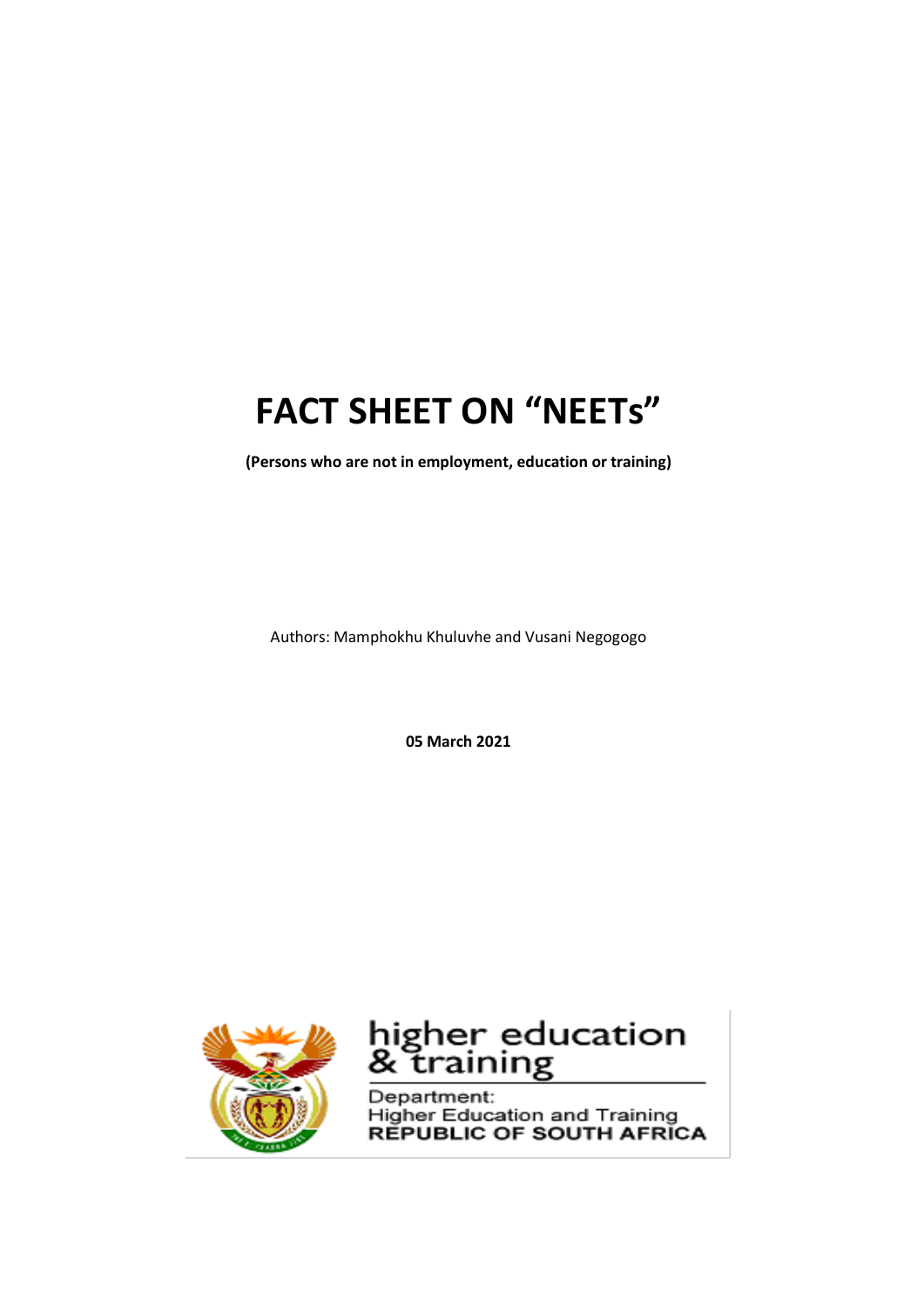Department of Higher Education and Training

123 Francis Baard Street Pretoria South Africa

Private Bag X174 Pretoria 0001

Tel.: 0800 87 22 22

www.dhet.gov.za

© Department of Higher Education and Training

The ideas, opinions, conclusions or policy recommendations expressed in this Fact Sheet are strictly those of the authors and do not necessarily represent, and should not be reported as, those of the Department of Higher Education and Training.

Khuluvhe, M. and Negogogo, V., (2021) *Fact Sheet on NEETs*, The Department of Higher Education and Training, Pretoria.

This Fact Sheet is available on the Department of Higher Education and Training's website: www.dhet.gov.za

Enquiries: Tel.: 012 312 5465/5826 Fax: 086 457 0289 Email: Khuluvhe.m@dhet.gov.za / Negogogo.v@dhet.gov.za

Date of publication: 05 March 2021



# higher education<br>& training

Department: Higher Education and Training **REPUBLIC OF SOUTH AFRICA**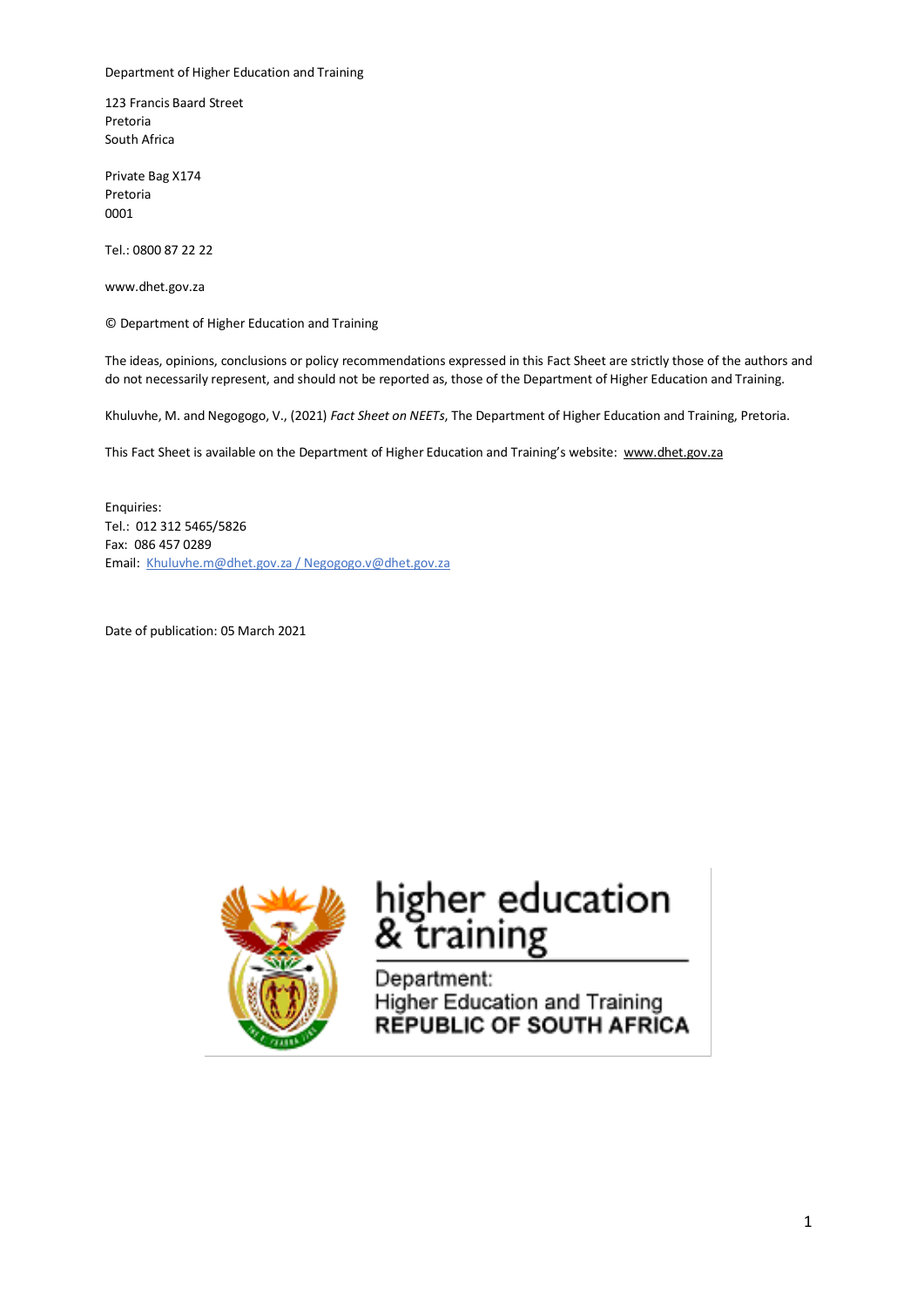#### **Table of Contents**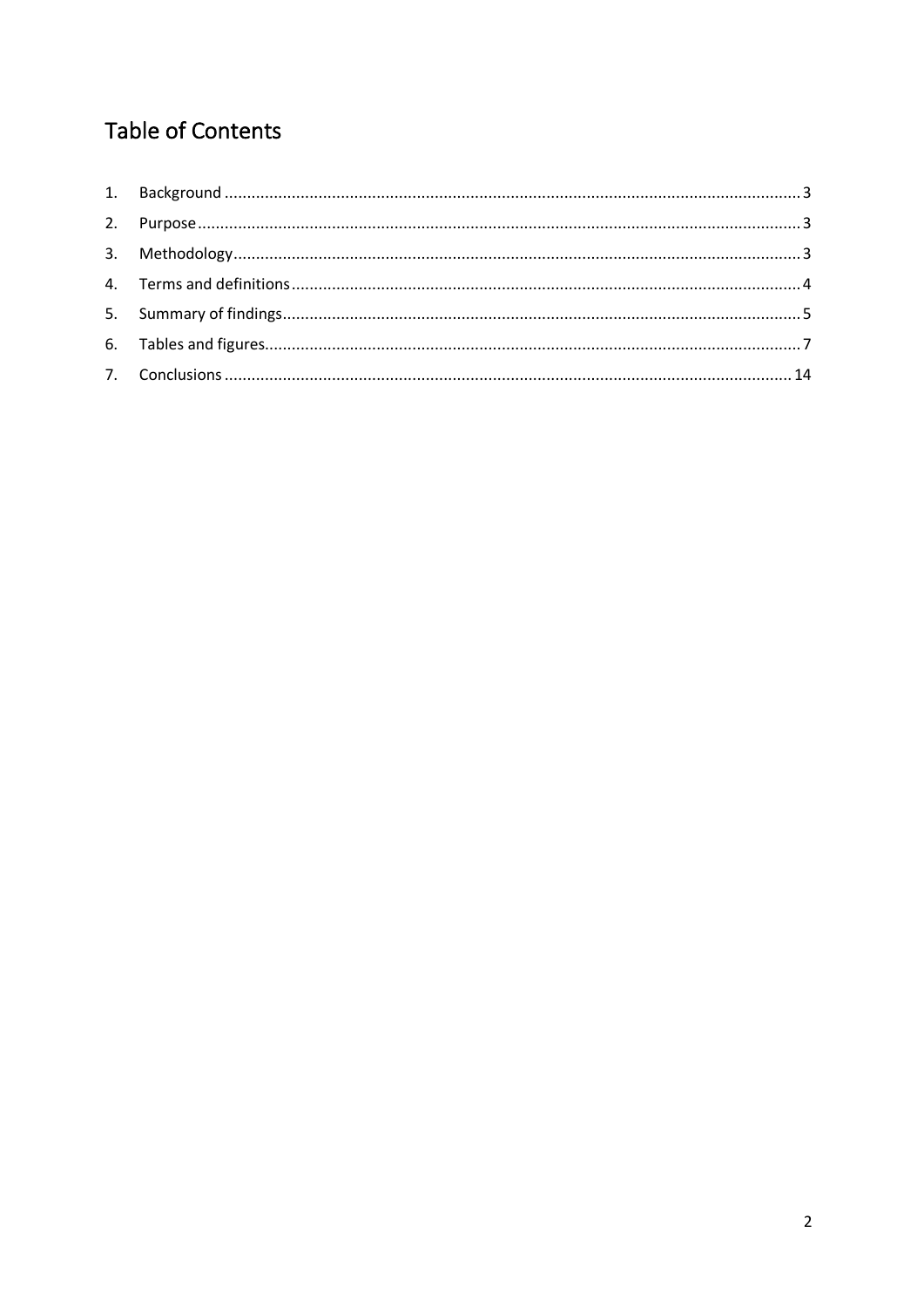#### **1. BACKGROUND**

Expanding access and diversifying education and training provision, as well as improving its quality and responsiveness to the world of work are the main policy objectives of the Post-School Education and Training system (White Paper for PSET, 2013). However, attainment of these objectives remain challenging as South Africa continues to face an ever-increasing number of people who are not in employment, education or training (NEET). In respect of the Post-School Education and Training (PSET) system, the upsurge in the number of NEET suggests the need to expand access to post-school education and training opportunities in the system beyond current provisioning levels in order to accommodate such growing number of people who are NEET. This requires PSET institutions to offer a diversity of programmes not only to take account of the needs of the youth who completed schooling, but also for those who did not complete their schooling.

During this current epoch of the COVID-19 pandemic, the PSET system has a crucial role to play in reskilling and upskilling millions of workers who lost their jobs, and those who have to work differently. It is therefore equally important to cater for the needs of older people, including those who never attended school, as well as those who require education and training opportunities in order to live more productive lives as workers and citizens. The monitoring of NEET trends through a Fact Sheet of this nature is critical as it can alert policy makers to the extent of the NEET problem and provide insights into the characteristics of those who are NEET. This Fact Sheet is therefore an essential information resource for policy-makers and education and training providers to guide improvements in the design and implementation of education and training policies that can respond to the NEET challenge in the country.

#### **2. PURPOSE**

This Fact Sheet provides a detailed profile of people who are NEET in order to support decision-making in the PSET system. Information about NEETs assists the DHET, Community Education and Training (CET) colleges, Technical Vocational Education and Training (TVET) colleges and other stakeholders to make informed decisions about PSET provisioning. In particular, NEET data provides the Department and its stakeholders with evidence that can be used to inform the development of policy, strategies and plans, the setting of appropriate targets and effective budgeting.

#### **3. METHODOLOGY**

The statistics used in this publication are drawn from the Quarterly Labour Force Survey (QLFS), which is conducted quarterly by Statistics South Africa (StatsSA). They cover a period of 8 years - from Quarter 3 (Q3): 2013 to Quarter 3 (Q3): 2020. Quarter 3 data (as opposed to Q1, 2 or 4) was selected for this publication since it represented the latest available data for 2020 at the time of preparing this Fact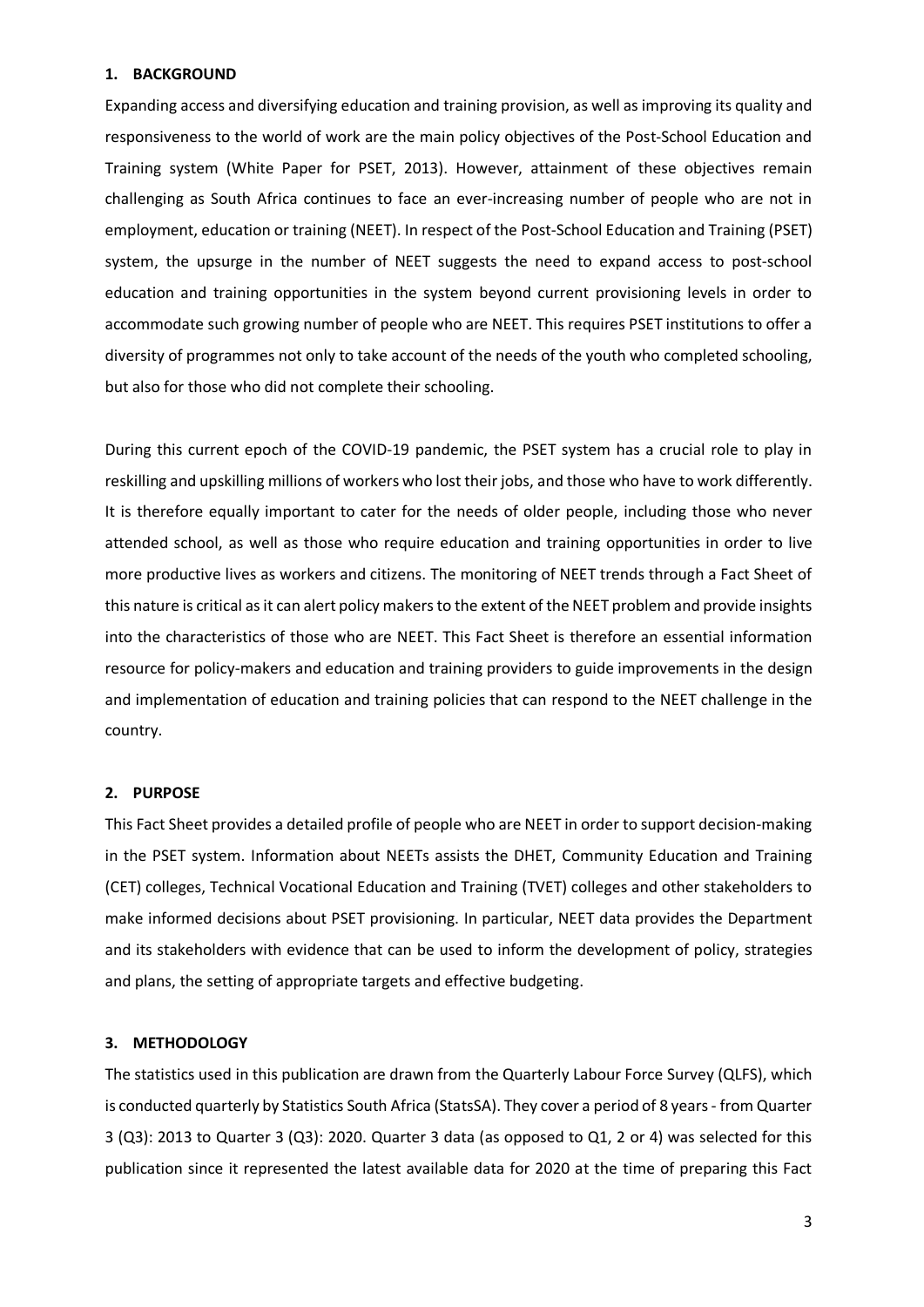Sheet. More importantly, the 2020 Q3 data also takes into account the economic and labour market effects of COVID-19 in 2020, thus providing a more realistic picture of the current NEET challenge in South Africa. International comparative data was obtained from International Labour Organisation (ILO) publications. Internationally, many countries use young people aged 15 to 24 years as the unit of analysis for understanding NEETs. However, this Fact Sheet provides NEET data for a wider age range of people in consideration of the Department of Higher Education and Training's mandate which includes adult learners as opposed to merely young people.

#### **4. TERMS AND DEFINITIONS**

#### **4.1.NEET**

NEET refers to the number of people who are not in employment, education or training. There are two categories of NEETs, namely, Inactive NEETs and Unemployed NEETs. **Inactive NEETs** refers to persons who are neither in employment, education or training and not looking for work. According to StatsSA, a person can be classified as an inactive NEET for various reasons such as managing a home (home maker), health reasons, too young/too old/retired/, discouraged work-seeker and other unmentioned reasons**. Unemployed NEETs** refers to the number of people who are neither in employment, education or training but actively seeking employment, and available to start work. This fact sheet reports data on the combination of both Inactive and Unemployed NEETs.

#### **4.2 NEET rate**

The NEET rate is calculated by dividing the number of persons in a given age group who are NEET, by the total population in the same age group. For instance, number of persons aged 15-24 years who are NEET, divided by the number of persons aged 15 -24 in the population.

#### **4.3 Youth**

In South Africa, the official definition for "youth" refers to persons aged 15-34 years. The advantage of looking at this broad age range is that it includes the growing share of individuals who remain in education for longer and only enter the labour market in their late 20s. Where findings refer to a different age range or a subset of youth (e.g. only the 15-24 year-olds), this is explicitly noted.

#### **4.4 Tertiary education**

Tertiary education refers to the following qualifications:

- an undergraduate degree;
- a post-graduate degree;
- a diploma;
- a Higher Certificate (upon completion of matric); and
- an advanced Diploma or advanced Certificate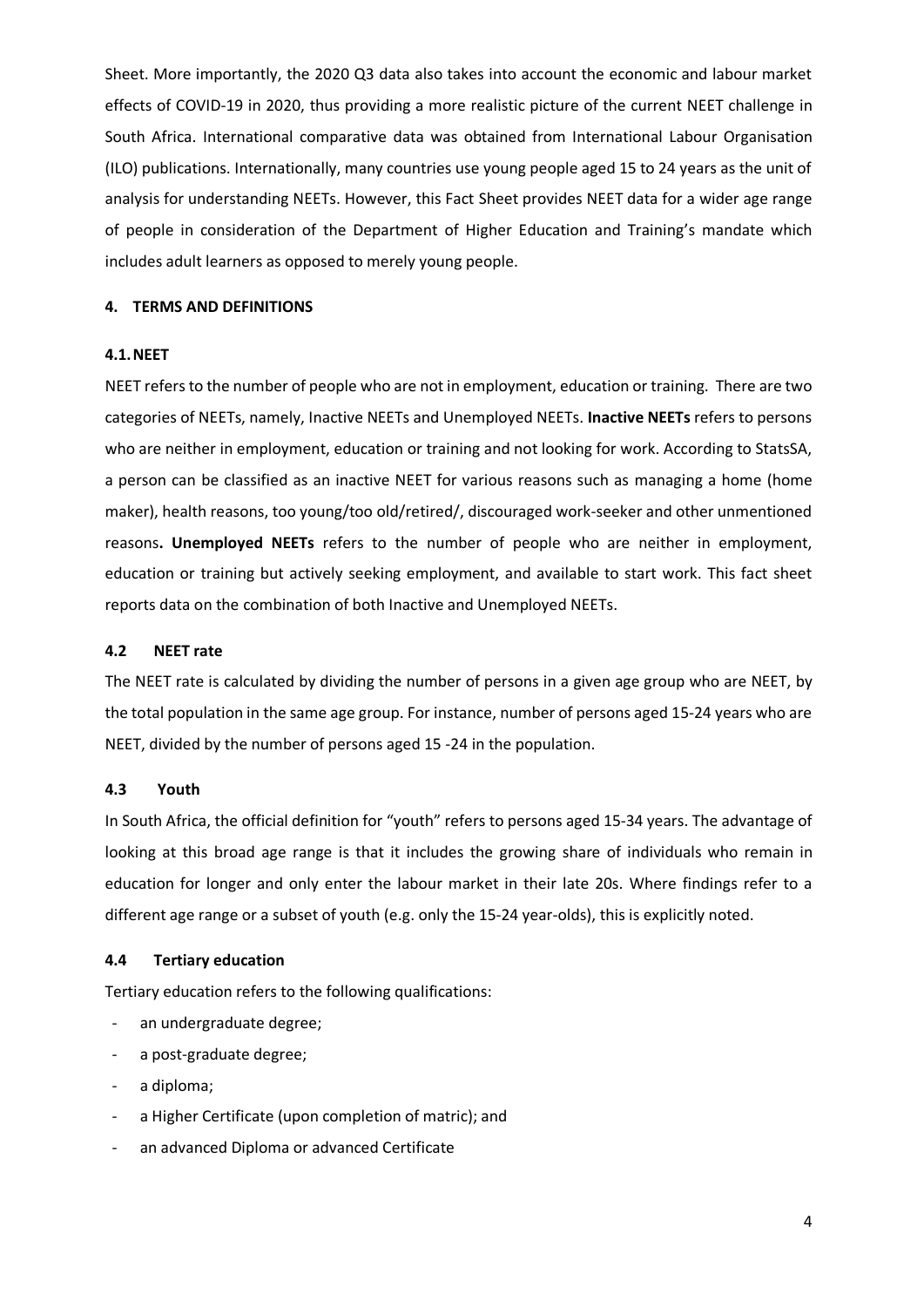#### **5. SUMMARY OF FINDINGS**

This section presents an overview of persons who are NEET in South Africa by describing their personal characteristics. Tables and Figures depicting the findings are presented in section 6 of this report.

#### **Status of the current NEET challenge in South Africa is as follows:**

- Close to 17 million people aged 15-60 were NEET in the latter part of 2020.This figure comprises 44% of the total 15 – 60 aged population (Table 1).
- In 2020, the majority of NEETs in the 15-60-year age group were female (55.8%) and African (85.2%) (Table 1).
- More than half of the approximately 17 million NEET persons referred to above were younger than 35 years (Table 1).
- Low levels of education and skills heighten the risk of a person being NEET. About 59% of people aged 15 – 60 who were NEET had education levels below matric in 2020, followed by those with matric at about 34%. Persons who had a tertiary qualification accounted for only 7% of NEETs (Table 1).
- The labour market status of persons aged 15-60 who were NEET in 2020 indicates that the majority (~ 62%) were not actively seeking employment (Table 1).

#### **NEET trends are as follows:**

- Predictably, the share of persons aged 15-60 who were NEET was much higher in 2020 compared to analogous periods in preceding years. The proportion of NEETs in the 15-60-year-old population grew from 38% in 2013 to 44% in 2020. This translates to an increase of close to 4 million people (Table 2).
- Unsurprisingly, COVID-19 had a dramatic effect on the size of the South African NEET population in 2020. The number of persons aged 15-60 who were NEET increased significantly from 15 million in 2019 to 17 million in 2020, an increase of 12% (Table 2).
- The proportion of adults who were NEET increased significantly more over the past 8 years, than the proportion of youth who were NEET during this period (Table 3).
- Between 2013 and 2020, the proportion of NEET youth (15-34 year olds) increased by 20%; on the other hand, the proportion of NEET adults (35 - 60 year olds) increased by 41% (twice that of the NEET youth) (Table 3). This trend is most likely due to older workers who lost their jobs during the COVID-19 lockdown periods.
- However, despite greater increases in the adult NEET rate, the actual NEET rate remains highest amongst youth aged 25-34 years over the entire period 2013 to 2020 (Table 4).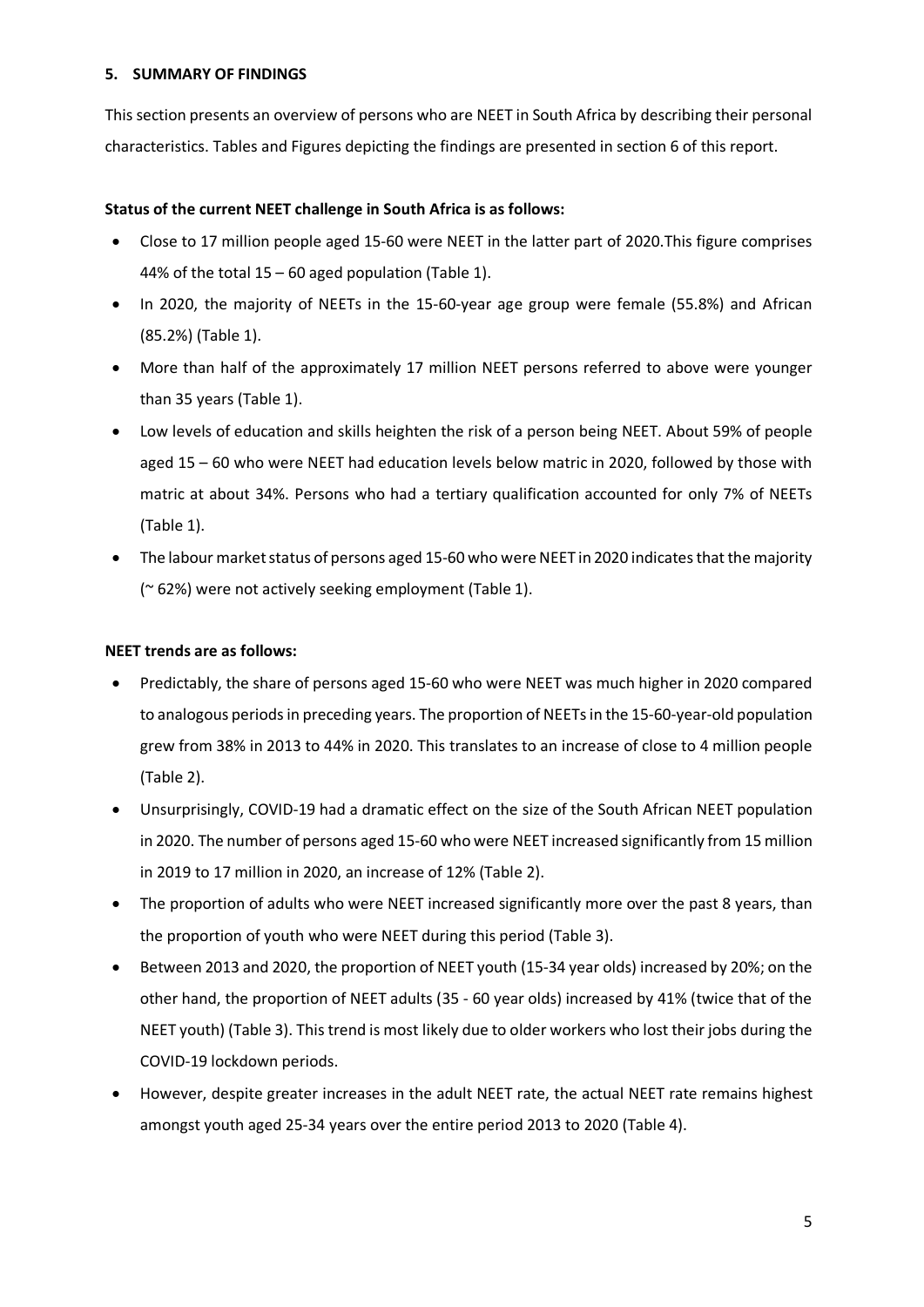- The NEET rate of youth aged 15-24 years has remained relatively stable at between 30% and 32% over the past 8 years (Table 4). Surprisingly, there was a 0.4 percentage point drop in the NEET rate between 2019 and 2020, from 32.3% to 31.9%. Given increased levels of unemployment during this same period, the drop in the NEET numbers was due to a decline in the population of this age group, from 10 286 366 in 2019 to 10 259 498 in 2020. Additionally, it can be assumed that the drop in NEET numbers could be due to improved participation in education and training.
- Although the South African NEET rate for the persons aged 15-24 has remained fairly stable from 2013 to 2018, it remains remarkably higher than its BRICS counterparts and peer countries such as Malaysia (Figure 1).
- A breakdown of NEETs into unemployed and inactive shows that the majority of NEETs are inactive and not looking for work, with the exception of the NEETs aged 25-34 years who were mostly unemployed between 2015 and 2019 (Table 5). The observed increase in the number of unemployed NEETs is most likely due to the impact of the COVID-19 pandemic.
- Enrolment in PSET institutions is increasing year-on-year, but the increase is not sufficient enough to curb the high numbers of people who are NEET in the county. In 2018, only 2.5 million students of all age groups are enrolled in PSET institutions, yet 3.2 million youth aged 15-24 year olds are in the NEET category (Figure 2).
- Numbers of people who were NEET by province indicate that Gauteng, KwaZulu-Natal and Eastern Cape had the highest numbers of NEETs recorded across all age groups over the entire period under review (Table 9).
- Various reasons were noted as factors causing people being NEET. For persons aged 15-34 years, being new entrants into the labour market, discouraged job seekers, home makers, job losers and health reasons were the major reasons for being NEET over the period 2013 to 2020. Concomitantly, reasons attributed to persons aged 35-60 years being NEET include being a home maker and health reasons (Table 10).
- Section 6 below presents the tables and figures containing the main results from a detailed profile of persons who are NEET in South Africa.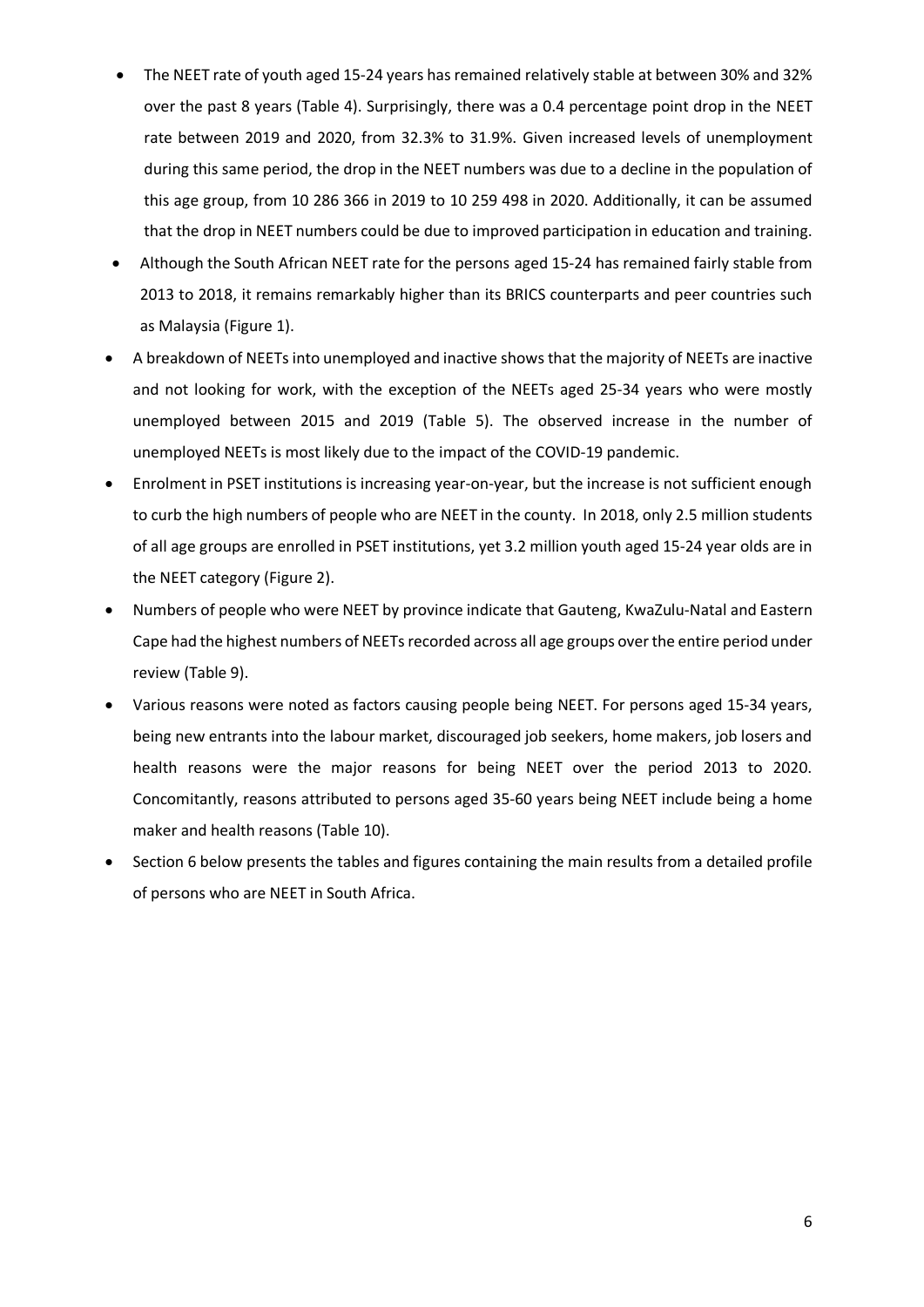#### **6. TABLES AND FIGURES**

| Table 1: NEET by demographic characteristics, 2020-Q3 |  |  |  |
|-------------------------------------------------------|--|--|--|
|-------------------------------------------------------|--|--|--|

| <b>Number of persons aged 15-60 years</b>  | No. of persons aged 15-60<br>years who are NEET, in<br>thousands | NEET rate (%)                              |
|--------------------------------------------|------------------------------------------------------------------|--------------------------------------------|
| 37736                                      | 16 696                                                           | 44.2%                                      |
|                                            | No. of persons who are NEET,<br>in thousands                     | <b>Share of persons who</b><br>are NEET, % |
| By gender                                  | 16 696                                                           | 100.0%                                     |
| Male                                       | 7379                                                             | 44.2%                                      |
| Female                                     | 9 3 1 7                                                          | 55.8%                                      |
| By race                                    | 16 696                                                           | 100.0%                                     |
| <b>Black African</b>                       | 14 2 2 7                                                         | 85.2%                                      |
| oloured                                    | 1481                                                             | 8.9%                                       |
| Indian/Asian                               | 375                                                              | 2.2%                                       |
| White                                      | 614                                                              | 3.7%                                       |
| By age group                               | 16 696                                                           | 100.0%                                     |
| $15 - 24$                                  | 3 2 7 2                                                          | 19.6%                                      |
| 25-34                                      | 5 5 3 9                                                          | 33.2%                                      |
| 35-60                                      | 7885                                                             | 47.2%                                      |
| By highest level of educational attainment | 16 696                                                           | 100.0%                                     |
| No Schooling                               | 389                                                              | 2.3%                                       |
| Primary and less                           | 1951                                                             | 11.7%                                      |
| Secondary less than grade 12               | 7520                                                             | 45.0%                                      |
| Grade 12                                   | 5 4 9 4                                                          | 32.9%                                      |
| Tertiary                                   | 1 1 9 2                                                          | 7.1%                                       |
| Other and unspecified                      | 151                                                              | 0.9%                                       |
| By labour market status                    | 16 696                                                           | 100.0%                                     |
| Unemployed                                 | 6436                                                             | 38.5%                                      |
| Inactive                                   | 10 260                                                           | 61.5%                                      |
| By reason                                  | 16 696                                                           | 100.0%                                     |
| Job losers                                 | 1951                                                             | 11.7%                                      |
| New entrants                               | 2 4 3 5                                                          | 14.6%                                      |
| Re-entrants                                | 313                                                              | 1.9%                                       |
| Other unemployed[1]                        | 1737                                                             | 10.4%                                      |
| Home maker                                 | 2 5 0 3                                                          | 15.0%                                      |
| Health reasons                             | 1 4 0 7                                                          | 8.4%                                       |
| Too young/old/retired                      | 5 2 7                                                            | 3.2%                                       |
| Discouraged job-seeker                     | 2654                                                             | 15.9%                                      |
| Other not economically active              | 3 1 7 1                                                          | 19.0%                                      |

*Source: Statistics South Africa, Quarterly Labour Force Survey Nesstar, calculations by Authors.* 

*Note: Due to rounding, numbers do not necessarily add up to totals.*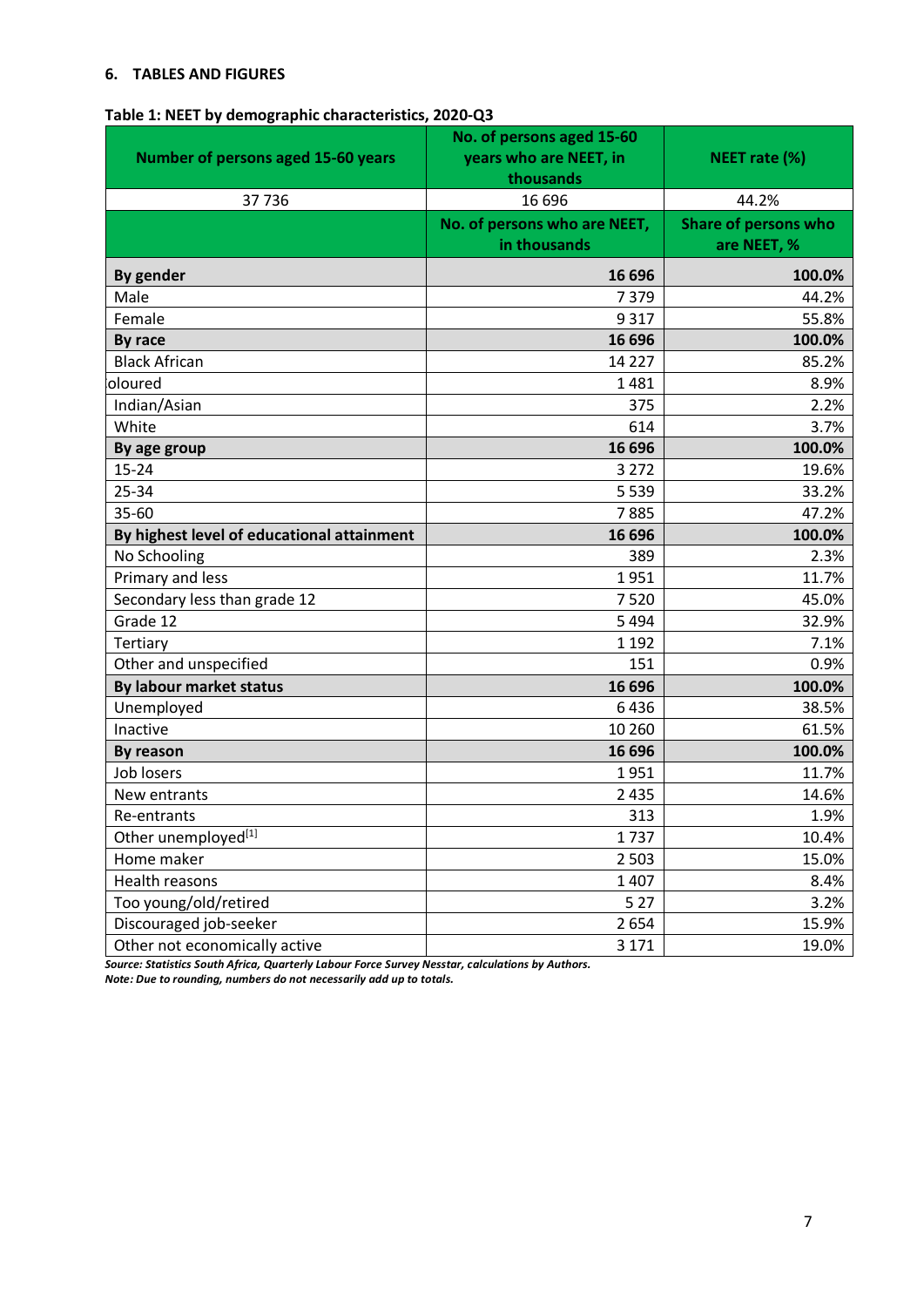#### **Table 2: Total number and percentage of persons aged 15-60 who are NEET, 2013-Q3 to 2020-Q3**

| Year | <b>Total number of</b><br>persons aged 15-<br>60 years, in<br>thousands | <b>Number of persons</b><br>aged 15-60 years<br>who are NEET, in<br>thousands | NEET rate (%) | Year-on-year $%$ $\Delta$<br>of persons who are<br><b>NEET</b> |
|------|-------------------------------------------------------------------------|-------------------------------------------------------------------------------|---------------|----------------------------------------------------------------|
| 2013 | 33 764                                                                  | 12 913                                                                        | 38.2%         |                                                                |
| 2014 | 34 3 33                                                                 | 13 307                                                                        | 38.8%         | 3.1%                                                           |
| 2015 | 34 948                                                                  | 13 103                                                                        | 37.5%         | $-1.5%$                                                        |
| 2016 | 35 5 26                                                                 | 13 6 68                                                                       | 38.5%         | 4.3%                                                           |
| 2017 | 36 094                                                                  | 13 933                                                                        | 38.6%         | 1.9%                                                           |
| 2018 | 36 687                                                                  | 14 3 45                                                                       | 39.1%         | 3.0%                                                           |
| 2019 | 37 217                                                                  | 14876                                                                         | 40.0%         | 3.7%                                                           |
| 2020 | 37736                                                                   | 16 696                                                                        | 44.2%         | 12.2%                                                          |

*Source: Statistics South Africa, Quarterly Labour Force Survey Nesstar, calculations by Authors.* 

*Note: Due to rounding, numbers do not necessarily add up to totals.*

**1** - Increase in the number of people who are NEET.  $\bullet$  - Decline in the number of people who are NEET.

#### **Table 3: Total number of NEETs by age group, 2013-Q3 to 2020-Q3**

| <b>NEET</b>  | 2013    | 2014    | 2015    | 2016    | 2017    | 2018    | 2019    | 2020    |
|--------------|---------|---------|---------|---------|---------|---------|---------|---------|
|              |         |         |         | '000'   |         |         |         |         |
| 15-24        | 3 2 0 7 | 3 2 0 0 | 3 0 4 4 | 3 1 5 3 | 3 1 2 6 | 3 2 0 6 | 3 3 2 4 | 3 2 7 2 |
| 25-34        | 4 1 2 1 | 4 2 9 3 | 4 1 7 5 | 4 4 0 3 | 4581    | 4 701   | 4919    | 5 5 3 9 |
| 35-60        | 5 5 8 4 | 5814    | 5885    | 6 1 1 2 | 6 2 2 6 | 6438    | 6633    | 7885    |
| <b>Total</b> | 12 912  | 13 307  | 13 104  | 13 6 68 | 13 933  | 14 3 45 | 14876   | 16 696  |

*Source: Statistics South Africa, Quarterly Labour Force Survey Nesstar, calculations by Authors. Note: Due to rounding, numbers do not necessarily add up to totals.*

#### **Table 4: NEET rates by age group, 2013-Q3 to 2020-Q3**

| <b>NEET</b>    | 2013  | 2014  | 2015  | 2016  | 2017  | 2018  | 2019  | 2020  |
|----------------|-------|-------|-------|-------|-------|-------|-------|-------|
| 15-24          | 31.4% | 31.1% | 29.6% | 30.6% | 30.3% | 31.1% | 32.3% | 31.9% |
| $25 - 34$      | 44.9% | 45.9% | 43.9% | 45.6% | 46.7% | 47.2% | 48.7% | 54.1% |
| $35 - 60$      | 38.9% | 39.5% | 38.9% | 39.3% | 39.0% | 39.2% | 39.4% | 45.7% |
| <b>Overall</b> | 38.2% | 38.8% | 37.5% | 38.5% | 38.6% | 39.1% | 40.0% | 44.2% |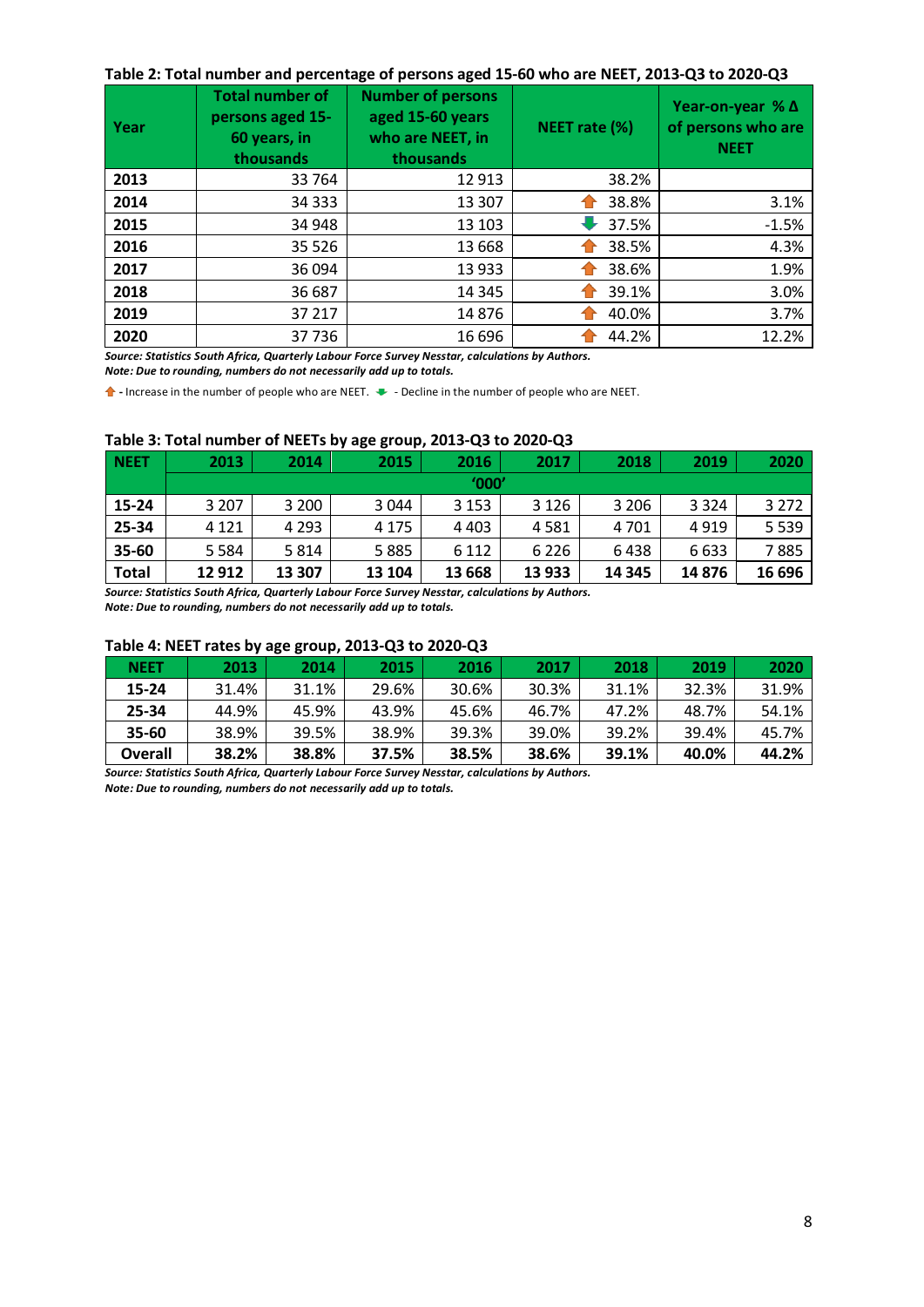

#### **Figure 1: NEET rates for the persons aged 15-24 by country, 2013 and 2018**

*Source: International Labour Organisation*

*Note: Data downloaded from ILOSTAT on 15/12/20*

|  |  | Table 5: Number of NEETs by labour market status (unemployed and inactive), 2013-Q3 to 2020-Q3 |
|--|--|------------------------------------------------------------------------------------------------|
|--|--|------------------------------------------------------------------------------------------------|

| <b>Reason</b> | 2013    | 2014    | 2015    | 2016    | 2017    | 2018    | 2019    | 2020    |  |  |  |  |
|---------------|---------|---------|---------|---------|---------|---------|---------|---------|--|--|--|--|
|               |         | '000'   |         |         |         |         |         |         |  |  |  |  |
| $15-24$ years | 3 2 0 7 | 3 2 0 0 | 3 0 4 4 | 3 1 5 3 | 3 1 2 6 | 3 2 0 6 | 3 3 2 4 | 3 2 7 2 |  |  |  |  |
| Unemployed    | 1 2 8 4 | 1 2 7 7 | 1310    | 1431    | 1 3 9 4 | 1 3 5 0 | 1478    | 1 2 2 7 |  |  |  |  |
| Inactive      | 1923    | 1923    | 1734    | 1722    | 1732    | 1856    | 1846    | 2045    |  |  |  |  |
| 25-34         | 4 1 2 1 | 4 2 9 3 | 4 1 7 5 | 4 4 0 3 | 4581    | 4701    | 4919    | 5 5 3 9 |  |  |  |  |
| Unemployed    | 1890    | 2 1 2 9 | 2 1 0 4 | 2 2 8 6 | 2 4 1 5 | 2 4 5 9 | 2 6 6 4 | 2 5 6 5 |  |  |  |  |
| Inactive      | 2 2 3 1 | 2 1 6 4 | 2070    | 2 1 1 7 | 2 1 6 5 | 2 2 4 2 | 2 2 5 5 | 2974    |  |  |  |  |
| $35 - 60$     | 5 5 8 4 | 5814    | 5885    | 6 1 1 2 | 6 2 2 6 | 6438    | 6633    | 7885    |  |  |  |  |
| Unemployed    | 1590    | 1660    | 1851    | 2029    | 2 2 8 7 | 2 2 6 7 | 2 4 4 6 | 2644    |  |  |  |  |
| Inactive      | 3 9 9 4 | 4 1 5 4 | 4034    | 4082    | 3 9 3 9 | 4 1 7 1 | 4 1 8 7 | 5 2 4 1 |  |  |  |  |
| <b>Total</b>  | 12912   | 13 307  | 13 104  | 13 6 68 | 13 933  | 14 3 45 | 14876   | 16 696  |  |  |  |  |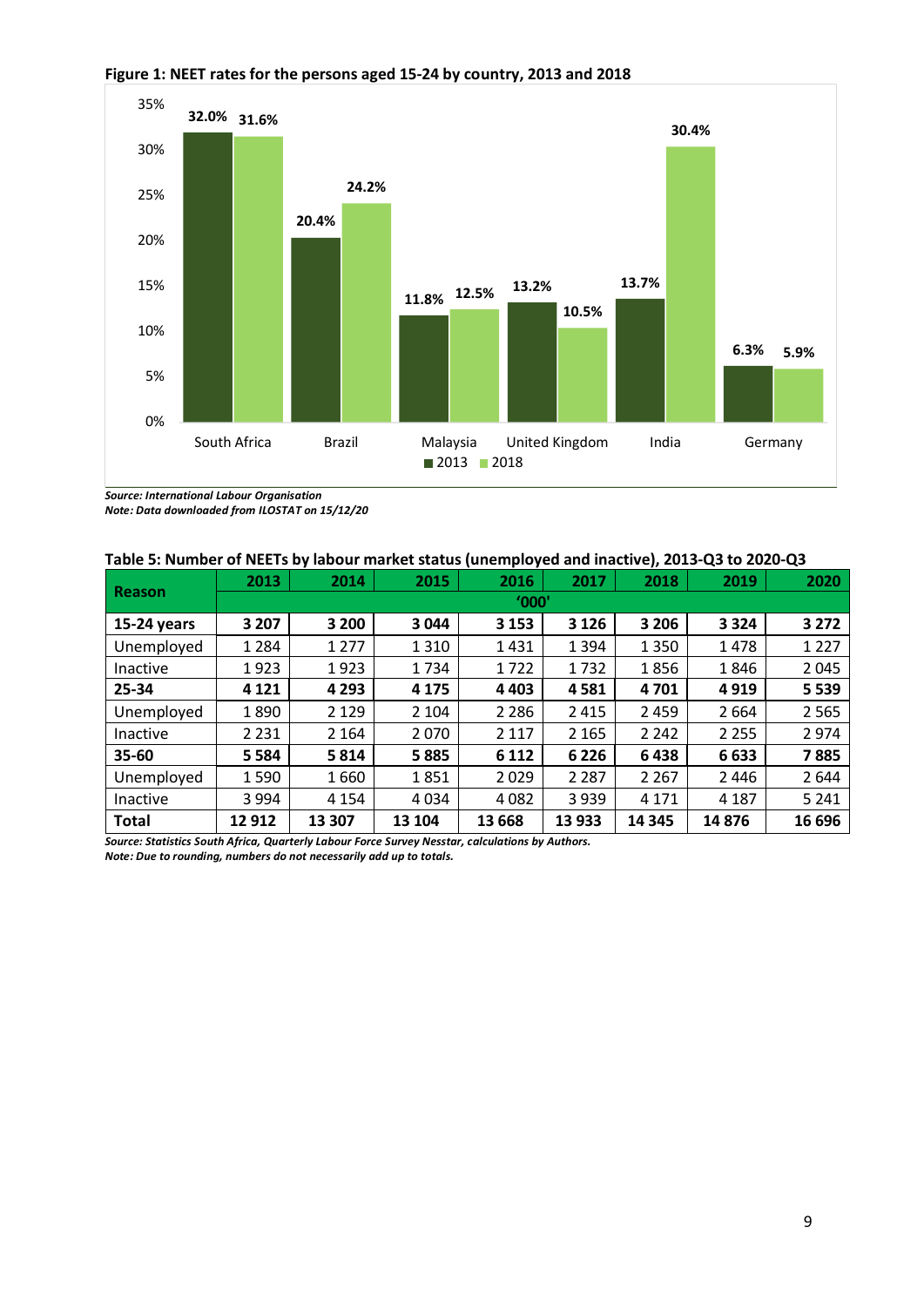

**Figure 2: Total number of students (all age groups) attending a PSET institution versus the number of NEETs (15-24 year olds), 2013 and 2018.** 

*Source: Statistics South Africa, Quarterly Labour Force Survey Nesstar*

 *Department of Higher Education and Training, Statistics on Post School Education and Training in South, 2017 and 2018 Notes: Due to rounding, numbers do not necessarily add up to totals.*

*Number of students enrolled includes: Public and Private Higher Education Institutions; Colleges (TVET, CET and Private colleges); and SETA supported WBL*

| Gender        | 2013    | 2014    | 2015    | 2016    | 2017    | 2018    | 2019    | 2020    |  |  |  |
|---------------|---------|---------|---------|---------|---------|---------|---------|---------|--|--|--|
| 000'          |         |         |         |         |         |         |         |         |  |  |  |
| $15-24$ years | 3 2 0 7 | 3 2 0 0 | 3 0 4 4 | 3 1 5 3 | 3 1 2 6 | 3 2 0 6 | 3 3 2 4 | 3 2 7 2 |  |  |  |
| Male          | 1511    | 1444    | 1 3 9 4 | 1429    | 1429    | 1481    | 1566    | 1590    |  |  |  |
| Female        | 1696    | 1756    | 1650    | 1724    | 1698    | 1725    | 1758    | 1682    |  |  |  |
| 25-34 years   | 4 1 2 1 | 4 2 9 3 | 4 1 7 5 | 4 4 0 3 | 4581    | 4701    | 4919    | 5 5 3 9 |  |  |  |
| Male          | 1783    | 1843    | 1796    | 1869    | 2055    | 2 1 1 4 | 2 2 3 6 | 2552    |  |  |  |
| Female        | 2 3 3 9 | 2 4 5 0 | 2 3 7 8 | 2 3 6 8 | 2526    | 2587    | 2683    | 2987    |  |  |  |
| 35-60 years   | 5 5 8 4 | 5814    | 5885    | 6 1 1 2 | 6 2 2 6 | 6438    | 6633    | 7885    |  |  |  |
| Male          | 2 1 2 7 | 2 1 9 1 | 2 2 4 4 | 2 5 3 4 | 2 4 3 1 | 2527    | 2639    | 3 2 3 7 |  |  |  |
| Female        | 3 4 5 7 | 3623    | 3641    | 3744    | 3795    | 3911    | 3 9 9 4 | 4648    |  |  |  |
| Total         | 12 912  | 13 307  | 13 104  | 13 6 68 | 13 933  | 14 3 45 | 14876   | 16 696  |  |  |  |

#### **Table 6: Total number of NEETs by gender and age group, 2013-Q3 to 2020-Q3**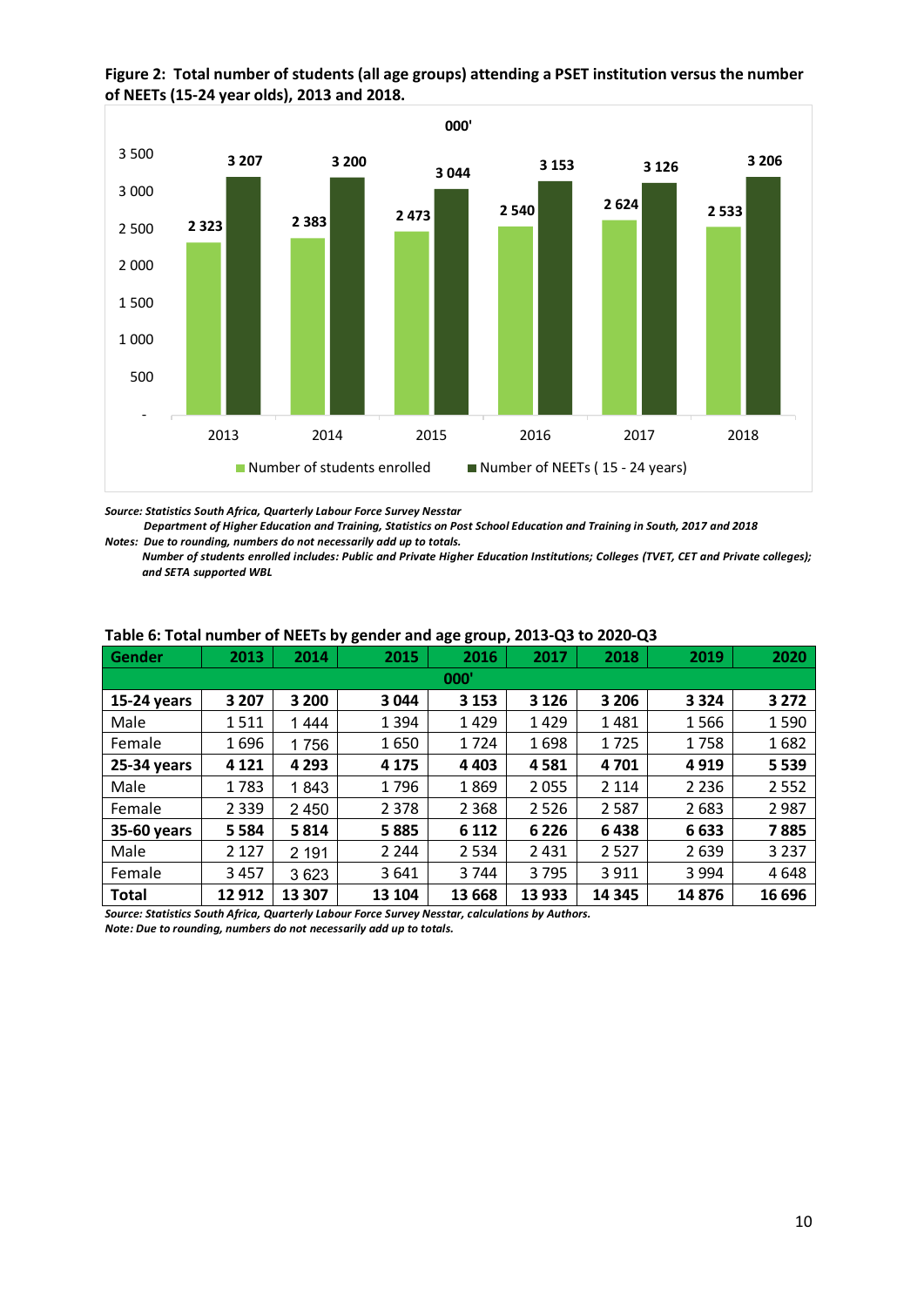|                      |         |         | - - <b>1</b> - |         |         |         |         |         |  |  |  |
|----------------------|---------|---------|----------------|---------|---------|---------|---------|---------|--|--|--|
| <b>Race group</b>    | 2013    | 2014    | 2015           | 2016    | 2017    | 2018    | 2019    | 2020    |  |  |  |
| 000'                 |         |         |                |         |         |         |         |         |  |  |  |
| 15-24 years          | 3 2 0 7 | 3 200   | 3 0 4 4        | 3 1 5 3 | 3 1 2 6 | 3 2 0 6 | 3 3 2 4 | 3 2 7 2 |  |  |  |
| <b>Black African</b> | 2799    | 2751    | 2655           | 2 7 3 4 | 2721    | 2786    | 2923    | 2850    |  |  |  |
| Coloured             | 287     | 298     | 272            | 296     | 290     | 290     | 285     | 292     |  |  |  |
| Indian/Asian         | 44      | 58      | 43             | 50      | 42      | 43      | 40      | 45      |  |  |  |
| White                | 78      | 93      | 73             | 74      | 74      | 86      | 75      | 85      |  |  |  |
| 25-34                | 4 1 2 1 | 4 2 9 3 | 4 1 7 5        | 4 4 0 3 | 4581    | 4701    | 4919    | 5 5 3 9 |  |  |  |
| <b>Black African</b> | 3660    | 3819    | 3737           | 3927    | 4085    | 4 2 3 3 | 4416    | 4921    |  |  |  |
| Coloured             | 294     | 284     | 297            | 2917    | 320     | 291     | 311     | 414     |  |  |  |
| Indian/Asian         | 67      | 68      | 66             | 75      | 69      | 77      | 76      | 93      |  |  |  |
| White                | 101     | 122     | 74             | 110     | 106     | 100     | 116     | 112     |  |  |  |
| 35-60                | 5 5 8 4 | 5814    | 5885           | 6 1 1 2 | 6 2 2 6 | 6438    | 6633    | 7885    |  |  |  |
| <b>Black African</b> | 4 3 9 4 | 4619    | 4671           | 4883    | 4 9 9 0 | 5 2 1 4 | 5446    | 6456    |  |  |  |
| Coloured             | 588     | 581     | 610            | 623     | 643     | 653     | 622     | 775     |  |  |  |
| Indian/Asian         | 178     | 181     | 2010           | 191     | 197     | 180     | 191     | 237     |  |  |  |
| White                | 423     | 434     | 403            | 414     | 396     | 392     | 374     | 417     |  |  |  |
| Total                | 12 912  | 13 307  | 13 104         | 13 6 68 | 13 933  | 14 3 45 | 14876   | 16 696  |  |  |  |

#### **Table 7: Number of NEETs by race and age group, 2013-Q3 to 2020-Q3**

*Source: Statistics South Africa, Quarterly Labour Force Survey Nesstar, calculations by Authors. Note: Due to rounding, numbers do not necessarily add up to totals.*

#### **Table 8: Share of NEETs by highest level of education attainment, 2013-Q3 to 2020-Q3**

| <b>Educational Level</b>     | 2013   | 2014   | 2015   | 2016   | 2017   | 2018   | 2019   | 2020   |
|------------------------------|--------|--------|--------|--------|--------|--------|--------|--------|
|                              |        |        | %      |        |        |        |        |        |
| 15-24 years                  | 24,8%  | 24,0%  | 23,2%  | 23,1%  | 22,4%  | 22,3%  | 22,3%  | 19,6%  |
| No Schooling                 | 1,4%   | 1,7%   | 1,6%   | 1,5%   | 1,5%   | 1,4%   | 1,3%   | 1,0%   |
| Primary and less             | 11,3%  | 10,9%  | 11,2%  | 11,5%  | 10,6%  | 9,8%   | 9,1%   | 7,4%   |
| Secondary less than grade 12 | 50,0%  | 49,3%  | 47,7%  | 48,2%  | 46,3%  | 46,0%  | 44,6%  | 42,0%  |
| Grade 12                     | 32,6%  | 33,9%  | 34,6%  | 33,9%  | 37,1%  | 37,9%  | 40,2%  | 43,6%  |
| Tertiary                     | 4,4%   | 3,5%   | 4,2%   | 4,1%   | 3,6%   | 4,2%   | 4,1%   | 5,1%   |
| Other and unspecified        | 0,3%   | 0,7%   | 0,7%   | 0,8%   | 0,8%   | 0,7%   | 0,6%   | 0,9%   |
| 25-34 years                  | 31,9%  | 32,3%  | 31,9%  | 32,2%  | 32,9%  | 32,8%  | 33,1%  | 33,2%  |
| No Schooling                 | 2,0%   | 1,8%   | 2,2%   | 1,8%   | 1,7%   | 1,7%   | 1,5%   | 0,9%   |
| Primary and less             | 10,3%  | 9,4%   | 10,2%  | 10,3%  | 9,2%   | 8,6%   | 7,8%   | 5,7%   |
| Secondary less than grade 12 | 51,8%  | 51,3%  | 50,1%  | 51,8%  | 49,1%  | 49,7%  | 51,4%  | 47,2%  |
| Grade 12                     | 29,4%  | 29,7%  | 30,4%  | 28,7%  | 31,5%  | 32,5%  | 30,1%  | 36,8%  |
| Tertiary                     | 5,8%   | 7,2%   | 6,5%   | 6,7%   | 7,8%   | 6,9%   | 8,3%   | 8,7%   |
| Other and unspecified        | 0,7%   | 0,6%   | 0,7%   | 0,7%   | 0,7%   | 0,6%   | 0,9%   | 0,6%   |
| 35-60 years                  | 43,2%  | 43,7%  | 44,9%  | 44,7%  | 44,7%  | 44,9%  | 44,6%  | 47,2%  |
| No Schooling                 | 8,4%   | 8,3%   | 8,1%   | 7,2%   | 6,4%   | 6,4%   | 5,8%   | 3,9%   |
| Primary and less             | 27,2%  | 25,7%  | 25,1%  | 24,0%  | 22,8%  | 21,7%  | 20,3%  | 17,6%  |
| Secondary less than grade 12 | 40,7%  | 40,9%  | 41,1%  | 42,4%  | 42,6%  | 42,8%  | 42,8%  | 44,8%  |
| Grade 12                     | 17,9%  | 18,7%  | 19,1%  | 19,8%  | 20,7%  | 21,9%  | 23,6%  | 25,7%  |
| Tertiary                     | 4,9%   | 5,3%   | 5,8%   | 5,7%   | 6,6%   | 6,0%   | 6,5%   | 6,9%   |
| Other and unspecified        | 0,9%   | 1,1%   | 0,9%   | 1,0%   | 1,0%   | 1,1%   | 1,0%   | 1,1%   |
| <b>Total</b>                 | 100,0% | 100,0% | 100,0% | 100,0% | 100,0% | 100,0% | 100,0% | 100,0% |

*Source: Statistics South Africa, Quarterly Labour Force Survey Nesstar, calculations by Authors.* 

*Note: Due to rounding, numbers do not necessarily add up to totals.*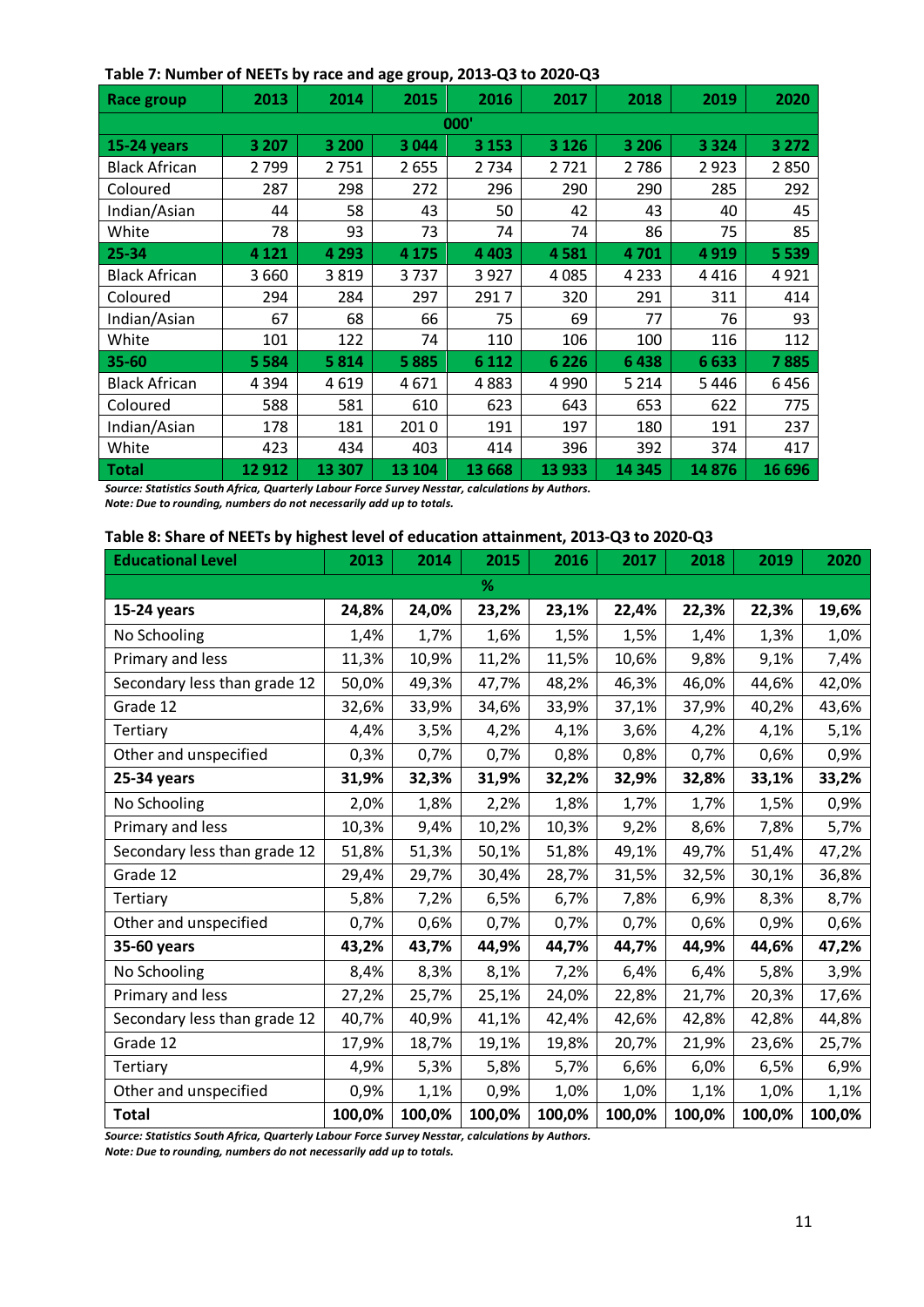| <b>Province</b>     | 2013    | 2014    | 2015    | 2016    | 2017    | 2018    | 2019    | 2020    |
|---------------------|---------|---------|---------|---------|---------|---------|---------|---------|
| 15-24 years         | 3 2 0 7 | 3 200   | 3 0 4 4 | 3 1 5 3 | 3 1 2 6 | 3 2 0 6 | 3 3 2 4 | 3 2 7 2 |
| <b>Western Cape</b> | 303     | 317     | 281     | 292     | 296     | 299     | 304     | 288     |
| Eastern Cape        | 480     | 484     | 421     | 420     | 464     | 455     | 486     | 404     |
| Northern Cape       | 69      | 82      | 84      | 84      | 90      | 75      | 88      | 108     |
| <b>Free State</b>   | 167     | 172     | 158     | 167     | 162     | 150     | 144     | 147     |
| KwaZulu-Natal       | 623     | 666     | 627     | 680     | 675     | 705     | 750     | 776     |
| North West          | 255     | 255     | 224     | 242     | 258     | 251     | 253     | 233     |
| Gauteng             | 654     | 608     | 639     | 687     | 627     | 669     | 672     | 697     |
| Mpumalanga          | 274     | 269     | 270     | 265     | 252     | 287     | 287     | 249     |
| Limpopo             | 383     | 346     | 339     | 315     | 303     | 314     | 340     | 37      |
| 25-34               | 4 1 2 1 | 4 2 9 3 | 4 1 7 5 | 4 4 0 3 | 4581    | 4701    | 4919    | 5 5 3 9 |
| <b>Western Cape</b> | 361     | 389     | 351     | 353     | 408     | 375     | 416     | 490     |
| Eastern Cape        | 577     | 562     | 578     | 572     | 605     | 675     | 635     | 735     |
| Northern Cape       | 93      | 88      | 95      | 92      | 105     | 104     | 104     | 99      |
| <b>Free State</b>   | 245     | 246     | 243     | 247     | 215     | 241     | 275     | 253     |
| KwaZulu-Natal       | 841     | 900     | 869     | 955     | 975     | 993     | 1012    | 1 1 7 6 |
| North West          | 303     | 297     | 307     | 350     | 320     | 309     | 353     | 370     |
| Gauteng             | 908     | 927     | 956     | 1019    | 1080    | 1 1 1 6 | 1 1 3 4 | 1 3 5 4 |
| Mpumalanga          | 317     | 399     | 332     | 358     | 392     | 386     | 423     | 446     |
| Limpopo             | 477     | 486     | 441     | 457     | 480     | 501     | 565     | 615     |
| 35-60               | 5 5 8 4 | 5814    | 5885    | 6 1 1 2 | 6 2 2 6 | 6438    | 6633    | 7885    |
| <b>Western Cape</b> | 669     | 667     | 674     | 704     | 699     | 717     | 713     | 931     |
| Eastern Cape        | 724     | 702     | 735     | 703     | 768     | 811     | 787     | 908     |
| Northern Cape       | 138     | 145     | 160     | 164     | 158     | 165     | 154     | 180     |
| <b>Free State</b>   | 327     | 320     | 304     | 329     | 307     | 337     | 338     | 386     |
| KwaZulu-Natal       | 1035    | 1 1 2 1 | 1 1 2 6 | 1 1 7 3 | 1 1 9 8 | 1 1 7 7 | 1 2 4 6 | 1436    |
| North West          | 471     | 470     | 492     | 497     | 479     | 519     | 532     | 580     |
| Gauteng             | 1338    | 1439    | 1484    | 1569    | 1649    | 1719    | 1775    | 2 2 1 3 |
| Mpumalanga          | 367     | 388     | 400     | 429     | 434     | 432     | 475     | 537     |
| Limpopo             | 515     | 553     | 510     | 542     | 534     | 560     | 614     | 714     |
| <b>Total</b>        | 12 912  | 13 307  | 13 104  | 13 668  | 13 933  | 14 3 45 | 14876   | 16 696  |

#### **Table 9: Total number of NEETs by province and age group, 2013-Q3 to 2020-Q3**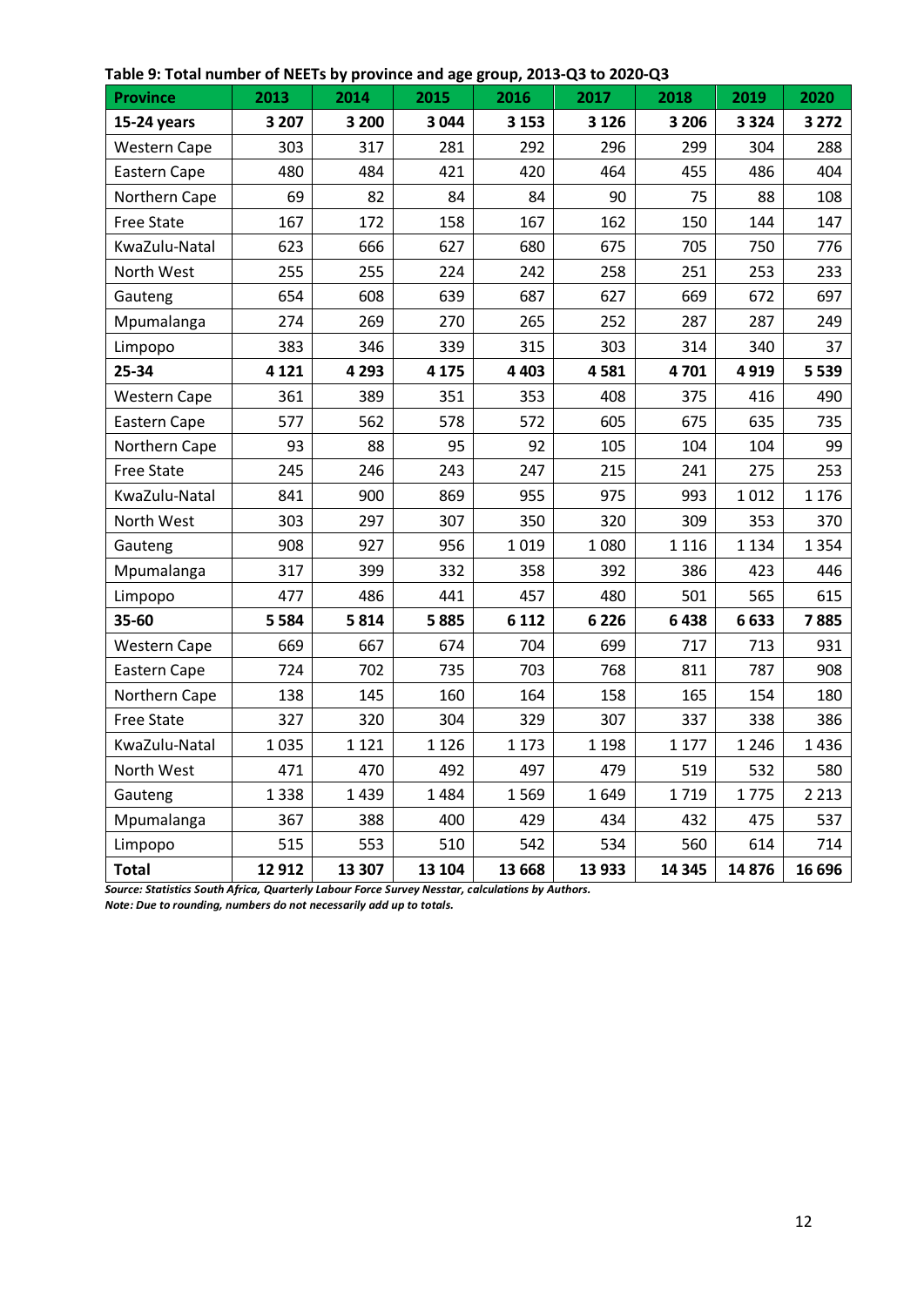|                               | 2013           | 2014    | 2015    | 2016    | 2017    | 2018                    | 2019    | 2020    |
|-------------------------------|----------------|---------|---------|---------|---------|-------------------------|---------|---------|
| <b>Reason</b>                 | 000'           |         |         |         |         |                         |         |         |
| $15 - 24$ years               | 3 2 0 7        | 3 200   | 3 0 4 4 | 3 1 5 3 | 3 1 2 6 | 3 2 0 6                 | 3 3 2 4 | 3 2 7 2 |
| Job losers                    | 260            | 285     | 256     | 288     | 299     | 252                     | 310     | 203     |
| New entrants                  | 903            | 869     | 930     | 1027    | 983     | 982                     | 1048    | 914     |
| Re-entrants                   | 56             | 40      | 49      | 44      | 43      | 45                      | 57      | 38      |
| Other unemployed <sup>1</sup> | 66             | 82      | 76      | 72      | 69      | 71                      | 64      | 72      |
| Home maker                    | 496            | 477     | 441     | 487     | 436     | 428                     | 418     | 347     |
| Health reasons                | 131            | 136     | 139     | 128     | 134     | 127                     | 118     | 147     |
| Too young/old/retired         | 38             | 49      | 40      | 46      | 68      | 65                      | 50      | 45      |
| Discouraged job-seeker        | 661            | 694     | 587     | 563     | 608     | 674                     | 699     | 588     |
| Other not economically active | 598            | 567     | 526     | 498     | 486     | 562                     | 563     | 919     |
| 25-34 years                   | 4 1 2 1        | 4 2 9 3 | 4 1 7 5 | 4 4 0 3 | 4581    | 4701                    | 4919    | 5 5 3 9 |
| Job losers                    | 652            | 758     | 779     | 771     | 814     | 831                     | 897     | 794     |
| New entrants                  | 724            | 824     | 807     | 952     | 978     | 1050                    | 1071    | 1 1 3 3 |
| Re-entrants                   | 110            | 115     | 104     | 129     | 141     | 103                     | 127     | 123     |
| Other unemployed              | 404            | 432     | 414     | 434     | 482     | 475                     | 570     | 515     |
| Home maker                    | 818            | 781     | 709     | 731     | 710     | 708                     | 687     | 736     |
| Health reasons                | 300            | 278     | 280     | 281     | 269     | 272                     | 268     | 233     |
| Too young/old/retired         | $\overline{2}$ | 5       | 4       | 3       | 6       | $\overline{\mathbf{4}}$ | 7       | 5       |
| Discouraged job-seeker        | 819            | 857     | 826     | 837     | 930     | 996                     | 1026    | 992     |
| Other not economically active | 292            | 242     | 252     | 264     | 251     | 262                     | 267     | 1 0 0 9 |
| 35-60 years                   | 5 5 8 4        | 5814    | 5885    | 6 1 1 2 | 6 2 2 6 | 6438                    | 6633    | 7885    |
| Job losers                    | 620            | 652     | 721     | 764     | 892     | 840                     | 868     | 954     |
| New entrants                  | 213            | 218     | 323     | 281     | 299     | 402                     | 336     | 388     |
| Re-entrants                   | 67             | 90      | 81      | 142     | 131     | 101                     | 144     | 152     |
| Other unemployed              | 690            | 700     | 726     | 842     | 966     | 924                     | 1097    | 1 1 5 0 |
| Home maker                    | 1392           | 1470    | 1 3 9 0 | 1371    | 1 3 1 3 | 1337                    | 1421    | 1420    |
| Health reasons                | 1 2 1 1        | 1 1 4 9 | 1 1 5 8 | 1 1 6 1 | 1 1 0 4 | 1088                    | 1 0 0 9 | 1027    |
| Too young/old/retired         | 435            | 392     | 494     | 504     | 477     | 476                     | 526     | 477     |
| Discouraged job-seeker        | 750            | 890     | 749     | 812     | 833     | 997                     | 1 0 0 1 | 1074    |
| Other not economically active | 206            | 253     | 245     | 234     | 212     | 273                     | 229     | 1 2 4 3 |
| <b>Total</b>                  | 12 9 12        | 13 307  | 13 104  | 13 6 68 | 13 933  | 14 3 45                 | 14876   | 16 696  |

 <sup>1</sup> Other unemployed includes job leavers and Other - last worked >5 years ago